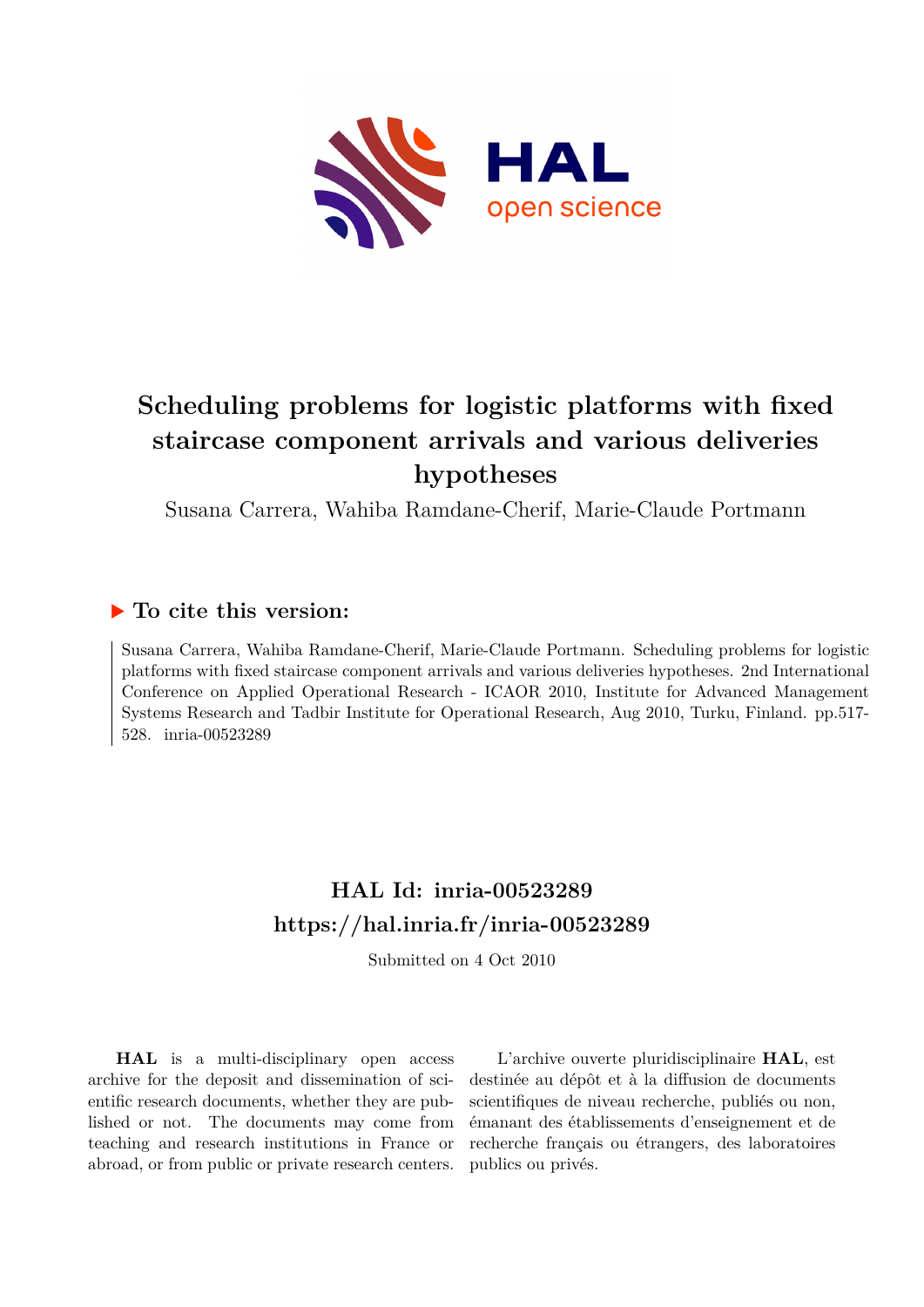# **Scheduling problems for logistic platforms with fixed staircase component arrivals and various deliveries hypotheses**

Susana Carrera<sup>1</sup>, Wahiba Ramdane-Cherif<sup>1</sup>, Marie-Claude Portmann<sup>1</sup>,

<sup>1</sup> INPL-LORIA, ENSMN, Parc de Saurupt, CS 14234, 54042 Nancy, France {carrersu, ramdanec, portmann}@loria.fr

**Abstract.** This paper studies the scheduling problem within a logistic platform node. It corresponds to the last node in the supply chain located just before the final customers. In this node, customer orders are prepared using known quantities of components received from the suppliers. For upstream flows, trucks deliver known component quantities at fixed times. For downstream flows, optimized customer delivery tours are planned at fixed times except the last one which will be done at a flexible time corresponding to the end of the schedule. We consider a simplified case of one bottleneck-assembling machine. Several sub cases are considered depending on the number of the fixed and flexible deliveries and also on the chosen criteria. For each sub case, upper and lower bounds are proposed and compared experimentally on heterogeneous instance families. All the ingredients are therefore available to design a branch and bound for these new scheduling problems.

**Keywords:** Scheduling, Supply Chain, Consumable Resources, Several Deliveries, Tardiness Criteria.

# **1 Introduction**

This study has been inspired by a real platform logistic problem arising at a "shoes" firm". The firm owns the platform, a vehicle fleet and about a hundred stores. This firm completely manages the platform work and the downstream supply chain but it does not take in charge the upstream flows. In previous work we tackled with predictive planning problem corresponding to two seasonal volume peaks (spring and autumn). We proposed generic integer linear programming models in order to smooth the platform workload using negotiations of dates and delivered quantities.

We considered the upstream flows as being slightly flexible at the planning level, but at the operational level, studied here, the upstream flows are fixed and the arrival of products can be represented by known cumulated staircase curves. On the other hand, the firm owns the stores and hence it can manage completely the vehicle routing organization between the platform and the stores. In order to minimize the vehicle routing cost, optimized tours can be computed for subset of stores (grouped by regions) and ideal dates and quantities can be associated to planned tours.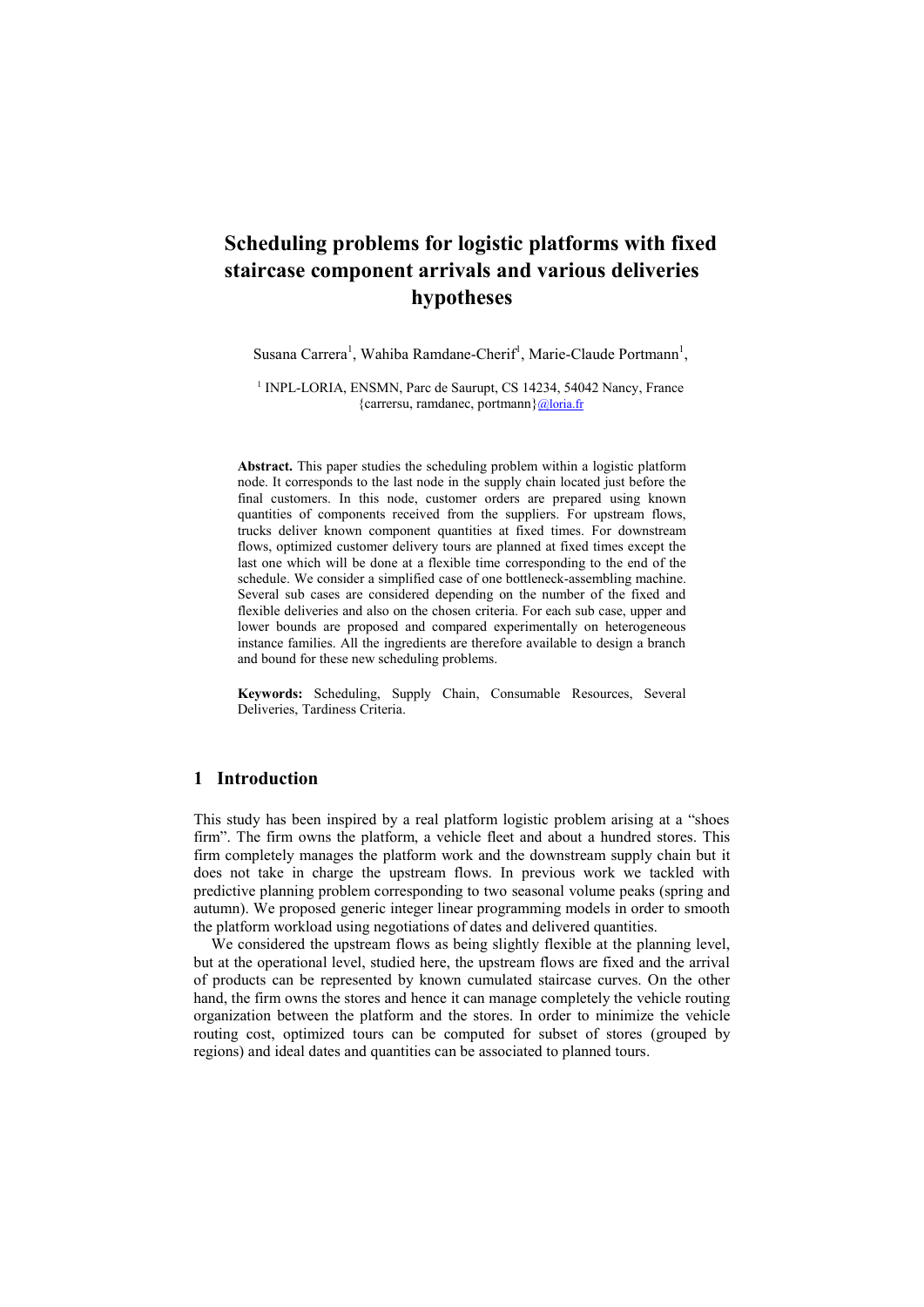Each job of our scheduling problem corresponds to the preparation of a store order. One order contains a list of items. A list composed of quantity, category, type, size and eventually a colour is associated to every item. The aim is to schedule the preparation of stores' orders under upstream (component arrival) and downstream (ideal delivery dates) constraints.

Another application can be an illustration of our scheduling problems. A small company located near Nancy town receives various magazines and advertising documents; those articles are grouped and wrapped into plastic, then the packages are completed with gadgets and customers addresses. Every day, the packages are sent by the post office at a fixed time (4pm). A second private truck will leave lately at a flexible time depending on the end of the daily urgent work. Some jobs have very precise delivery date and must be included in one fixed delivery while other ones have flexible delays.

Relevant scheduling literature is analyzed in section 2. In section 3, several specific scheduling problems are defined. In sections 4 and 5 rapid approximation methods and lower bounds are respectively proposed. Computational evaluations are given in section 6. Finally, section 7 contains a conclusion and some suggestions for further researches.

## **2 State of the art**

Our problem is related to resource constrained scheduling literature and scheduling under delivery date constraints literature.

In most of the scheduling problems involving resource constraints, two types of resources are distinguished: renewable and non-renewable (or consumable) resources. Since the components in the supply chain node are considered as consumable, we will focus on this type of resources in our literature analysis. Blazewicz J. *et al.* 1986 identified two problems where the allocation of constrained resources has been mainly considered: resource constrained project scheduling problem (RCPSP) and machine scheduling.

Carlier J. 1984 associated consumable resources to financial resources because of the similarity of the availability constraints they must satisfy. He proves that RCPSP with financial constraints and arbitrary precedence constraints is polynomial if no renewable resource is considered; it is NP-hard if there are consumption and production of consumable resources. Patterson *et al.* 1989 and Carlier J. *et al.* 2009 dealt with the project scheduling problem where the units of resources are produced or consumed at the occurrence of precedence-related events. They proposed a listscheduling based algorithm to minimize the makespan.

Carlier J. 1984 also provided a variety of complexity results on non preemptive one machine scheduling subject to financial constraints. The financial constrained one machine scheduling problem is NP-hard when the job processing times are not equal to one. Slowinski R. 1984 handled the preemptive job scheduling on parallel machines with financial constraints. The consumption rate of financial resource is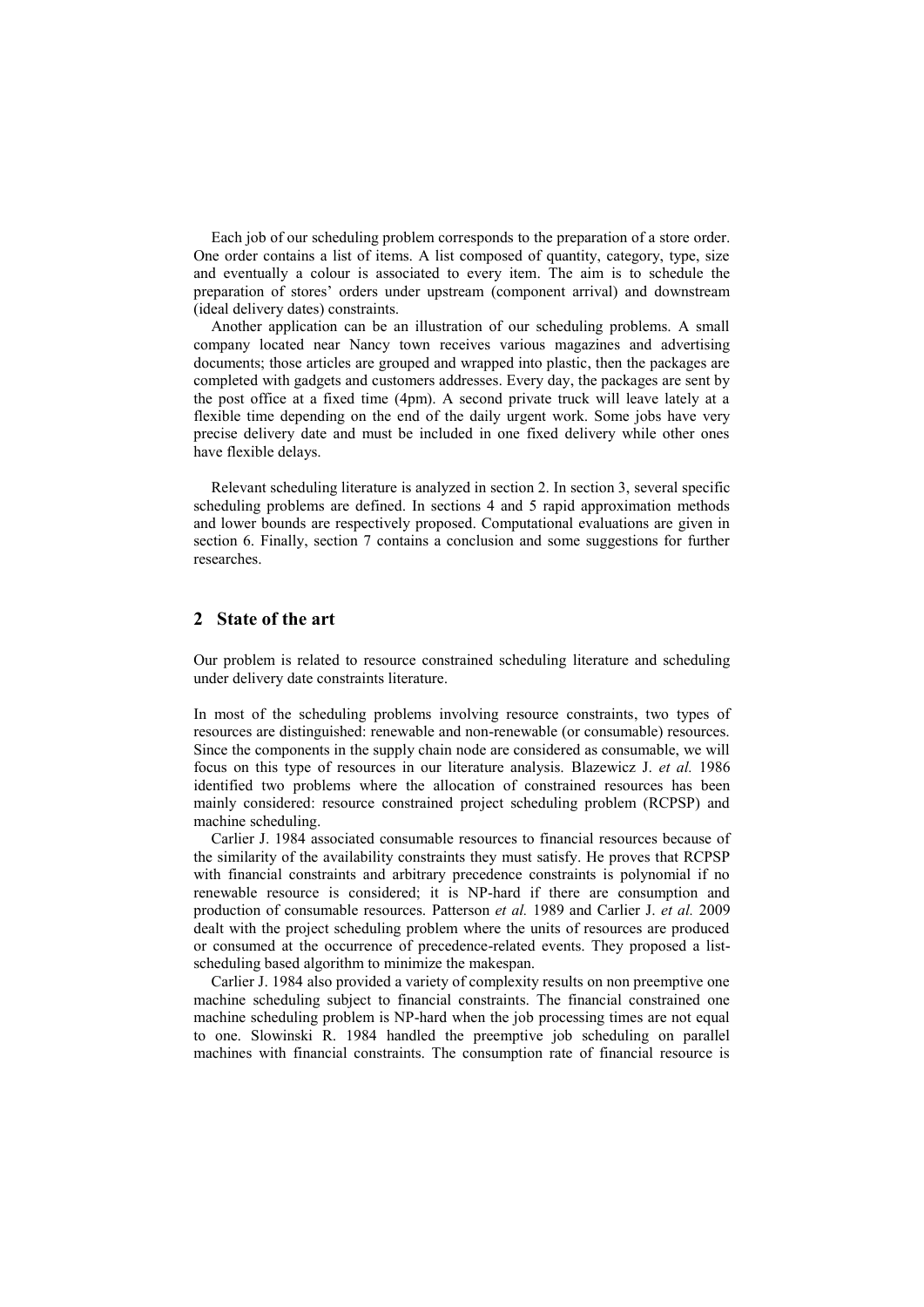constant during job processing. Slowinski proposed a two-phase method based on linear programming to minimize the schedule length.

Cochand M. *et al.* 1989 took into account consumable resources with a time-varying supply (i.e. staircase and piecewise linear). They generalized the two-phase method to consider this type of resources. Toker A. *et al.* 1991 and Xie J. 1997 studied the case of one machine scheduling with one or several financial resources which are continuously supplied at a constant rate. This problem is polynomial and it is solved by Johnson rule for the two-machine flow shop scheduling problem. Recently, Gafarov E.R. *et al.* presented some complexity results for several objective functions: makespan, total tardiness, number of tardy jobs, total completion time and maximum lateness.

Concerning scheduling with several delivery dates, Matsuo H. 1988 introduced an environment in which delivery dates are fixed and given a-priori before any jobs are processed. He proved that the total weighted tardiness and the total tardiness problems with fixed shipping dates are NP-hard. In Hall N.G. *et al.* 2001, the authors provided either a polynomial time algorithm or a proof of intractability of problems with fixed delivery dates for a variety of objectives.

This paper proposes to combine two scheduling areas: consumable resources for the upstream flows (arrivals) and several delivery dates. To the best of our knowledge, this problem is new and has never been considered before.

# **3 Problem definition**

A set *N* of *n* independent jobs corresponding to order preparation must be processed by the platform. Preemption of the jobs is assumed not to be allowed. Any renewable resource (human or material) considered can handle only one job at a time. Each job is assumed to be ready for processing when all the necessary components to execute it are available. These components are then consumed. We denote by  $p_j$  (> 0) the processing time of job *j*. Each job  $j \in N$  consumes  $a_{i,k} \geq 0$  units of component *k* at the starting time of job *j*. The components can arrive at different dates with fixed supplier deliveries. The arrival of each component can be represented as a fixed cumulated staircase curve. We denote by *Stairs*(*nc*), *nc* consumable resources whose cumulated arrival curves are staircases, see Fig. 1.

In this paper, we make various assumptions for the deliveries. In the most general case, we have *f* fixed delivery dates  $D_1$ ,  $D_2$   $\dots$   $D_f$ , each of which corresponds to an optimized tour associated to a sub set of customers. Eventually, at a last flexible delivery date greater than  $D_f$ , the remaining jobs could be distributed at the end of the schedule  $(C_{max})$ . At each delivery date  $D_d$ , any already prepared order corresponding to the sub set of associated customers will be loaded into truck(s). We do not consider limit of capacity for each delivery, this will be discussed in the perspectives. As in Hall N.G. et al (2001), we denote by  $\tilde{C}_j$  the date at which the job  $j$  is delivered. It corresponds to the first delivery date which follows its completion time  $C_j$ . A penalty  $w_j$  is associated to each job *j* and represents an estimation of the loss of sales per time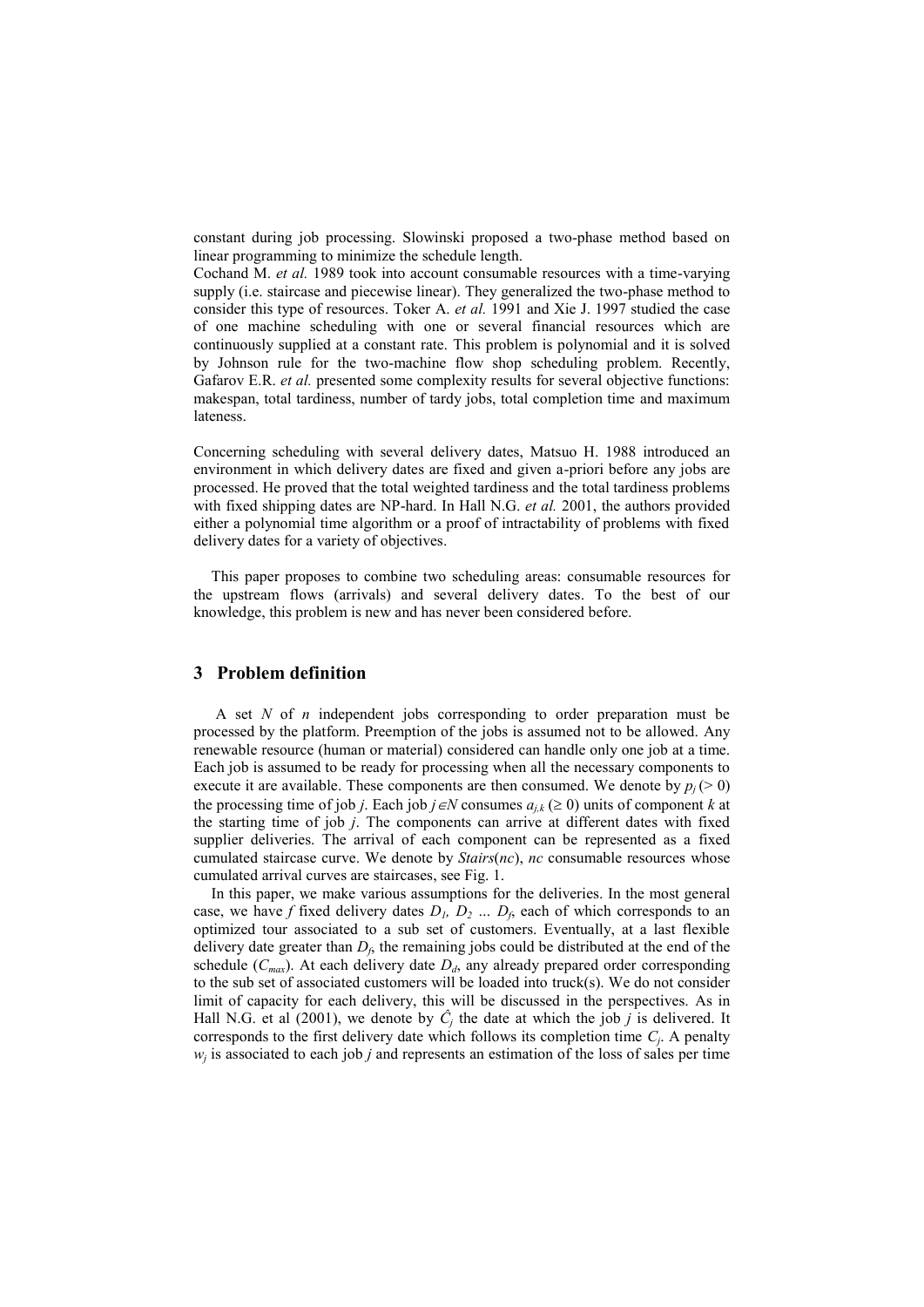unit when orders arrive tardy to the stores.

In this paper, we assume that every tour visits the whole set of customers and we consider three hypotheses for the delivery dates, see Fig. 1. Under hypothesis (A), there exists only one flexible delivery date at the end of the last job  $(f = 0)$ . It corresponds in fact to the well-known  $C_{max}$  criterion ( $\hat{C}_j = C_{max}$  pour tout *j*). Hence, every job is considered as late and the penalty cost is proportional to *Cmax*.



Fig. 1. Delivery hypotheses.

Under hypothesis (B), there are two deliveries, one at a fixed date  $D_1$  ( $f = 1$ ) and one at a flexible date at the end of the schedule  $(C_{max})$ .  $D_l$  can be considered as a fixed common due date and any job not sent at date  $D<sub>I</sub>$  will be considered as late. For each job *j* we define  $\hat{u}_j = I$  if job *j* is late and  $\hat{u}_j = 0$  otherwise. The used criterion will be proportional to  $w_j$  and to  $(C_{max} - D_l)$ . Since  $D_l$  is a constant,  $(C_{max} - D_l)$  can be replaced by  $C_{max}$  in the criterion. Moreover  $\hat{C}_j = D_l$  if  $C_j \leq D_l$  and  $\hat{C}_j = C_{max}$  otherwise.

For assumption  $(C)$ ,  $f \ge 2$  (in this paper  $f = 4$ ) and  $D_f$  is assumed to be great enough such that  $D_f \geq C_{max}$ . Here,  $C_j = D_d$  where  $D_d$  is the first delivery date after  $C_j$ . Every job is considered as late and must be delivered as soon as possible.

The *α/β/γ* notations for the resulting NP-hard scheduling problems are:

(A):  $1/\text{Stairs}(nc), a_{i,k}/C_{max}$ ;

(B): *1/Stairs*(*nc*)*,aj,k,D1/*(*1+*Σ*wjûj*)*Cmax*;

 $(C)$ : *1/Stairs*( $nc$ ), $a_{j,k}D_1...D_f$  $\sum w_jC_j$ .

To the best of our knowledge, except for hypothesis (A), these scheduling problems were not yet considered in the literature.

## **4 Rapid approximation methods**

Our aim is to design rapid approximation methods to be included into branch and bound approaches. We will use list algorithms based on priority orders in order to build active and/or no delay schedules. This section is divided into two parts. In the first one we recall how to build active and no delay schedules in the framework of the considered problem. In the second one we propose a series of specific priority rules.

**Active schedule generator:** A schedule is said to be active if no operation can be scheduled sooner without delaying at least another operation. In other words, no idle time is created which can contain completely an operation scheduled later. The well-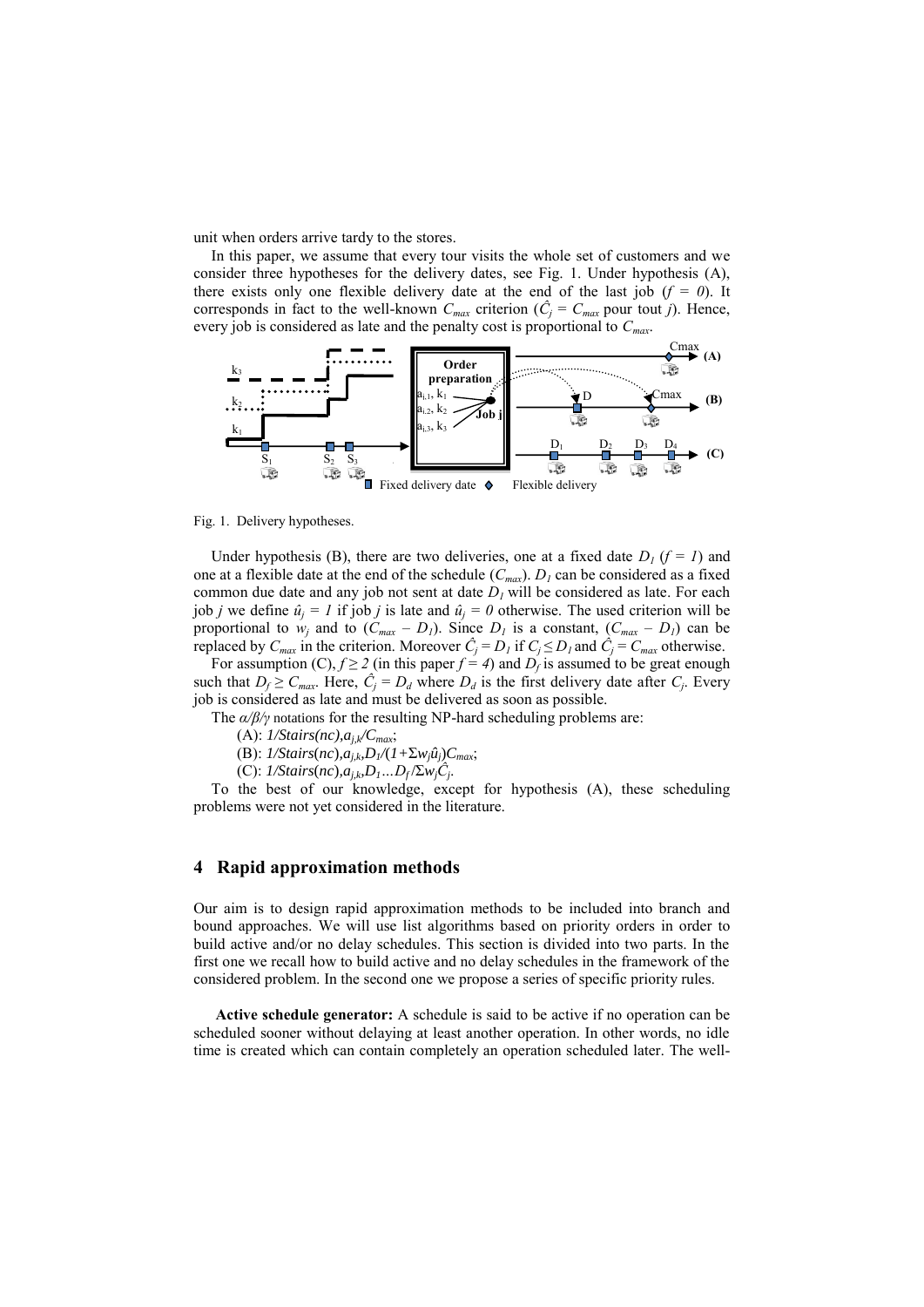known generic algorithm for active schedule using a given order *σ*: *HAσ* is given in algorithm a).

**No delay schedule generator:** A schedule is said to be no delay if no machine remains inactive while a job is waiting to be processed on this machine (here with the available components).The well-known generic algorithm for no delay schedule using a given order  $\sigma$ : *HND* $\sigma$  is given in algorithm b).

To build orders or priority rules, three intuitive and heuristic techniques can be used which are antagonistic:

- in order to keep the resource utilization cumulated curves (*CCCU*) under the resource arrival cumulated curves (*CCCA*) without delaying too much the jobs, it seems better to put first the longest jobs asking for the smallest quantities of components. This can be done by using for example the decreasing order of the processing times (*LPT*) divided by the Sum of the Components Demands (*SCD*). This order will be denoted by *LPT-SCD*. It is to be noted that even for only one component, the order corresponding to decreasing values of processing times divided by the component demand does not minimize *Cmax*.
- In order to minimize the sum of tardiness penalties, it is better to put first the shortest jobs with the greatest penalties. This corresponds to the well know *WSPT* order. Without taking into account the *CCCU* and *CCCA* curves, it is a good heuristic for the knapsack problem.
- In order to minimize  $C_{max}$ , minimizing the idle times seems a good idea, which leads to prefer no delay schedule, but they are not dominant for regular criteria.

We will use the previously defined orders either individually, or hierarchically (the second order is used only to break ties on the first one), or even dynamically. A dynamical use of orders consists in starting with a given order and continuing with another one when some condition is verified such as  $t \geq D_f$  or *t* greater than the last component arrival. In particular, *WSPT* becomes useless when  $t \geq D_f$  and *LPT-SCD* becomes useless after the last component arrival. It is to be noted that if both  $t \ge D_f$ and *t* greater than the last component arrival then any job order can be used to complete the schedule; it is applied for any designed heuristic and for any hypotheses.

We get the following interesting orders:

 $\sigma = 1$ :  $\Box$  *LPTWSCD/WSPT*,  $\sigma = 3$ :  $\Box$  *DYN(LPTSCD*  $\rightarrow$ *WSPT)/WSPT* 

 $\sigma = 2$ :  $\Box$  *WSPT/LPTWSCD*,  $\sigma = 4$ :  $\Box$  *DYN(WSPT->LPT-WSCD)/LPT*-

|--|

*t=0.*

en

| Algorithm a)                                    | Algorithm b)                                           |
|-------------------------------------------------|--------------------------------------------------------|
| Let L be the job list sorted in $\sigma$ order. | Let L be the job list sorted in $\sigma$ order.        |
| $t=0$ .                                         | $t=0$ .                                                |
| for each component <i>i</i> do                  | $\frac{for}{i}$ each component <i>i</i> $\frac{do}{i}$ |
| $CCCA =$ cumulated curve of component           | $CCCA =$ cumulated curve of component                  |
| <i>i</i> arrivals                               | <i>i</i> arrivals                                      |
| $CCCU_i = [0, 0, , 0] =$ cumulated curve        | $CCCU_i= [0, 0, , 0] =$ cumulated curve                |
| of component utilization                        | of component utilization                               |
| endfor                                          | endfor                                                 |
| while $L$ is not empty do                       | while $L$ is not empty do                              |
| $MinC = +\infty$                                | $MinS = +\infty$                                       |
| for each job $i$ do                             | No-idle-time $=$ false.                                |
|                                                 |                                                        |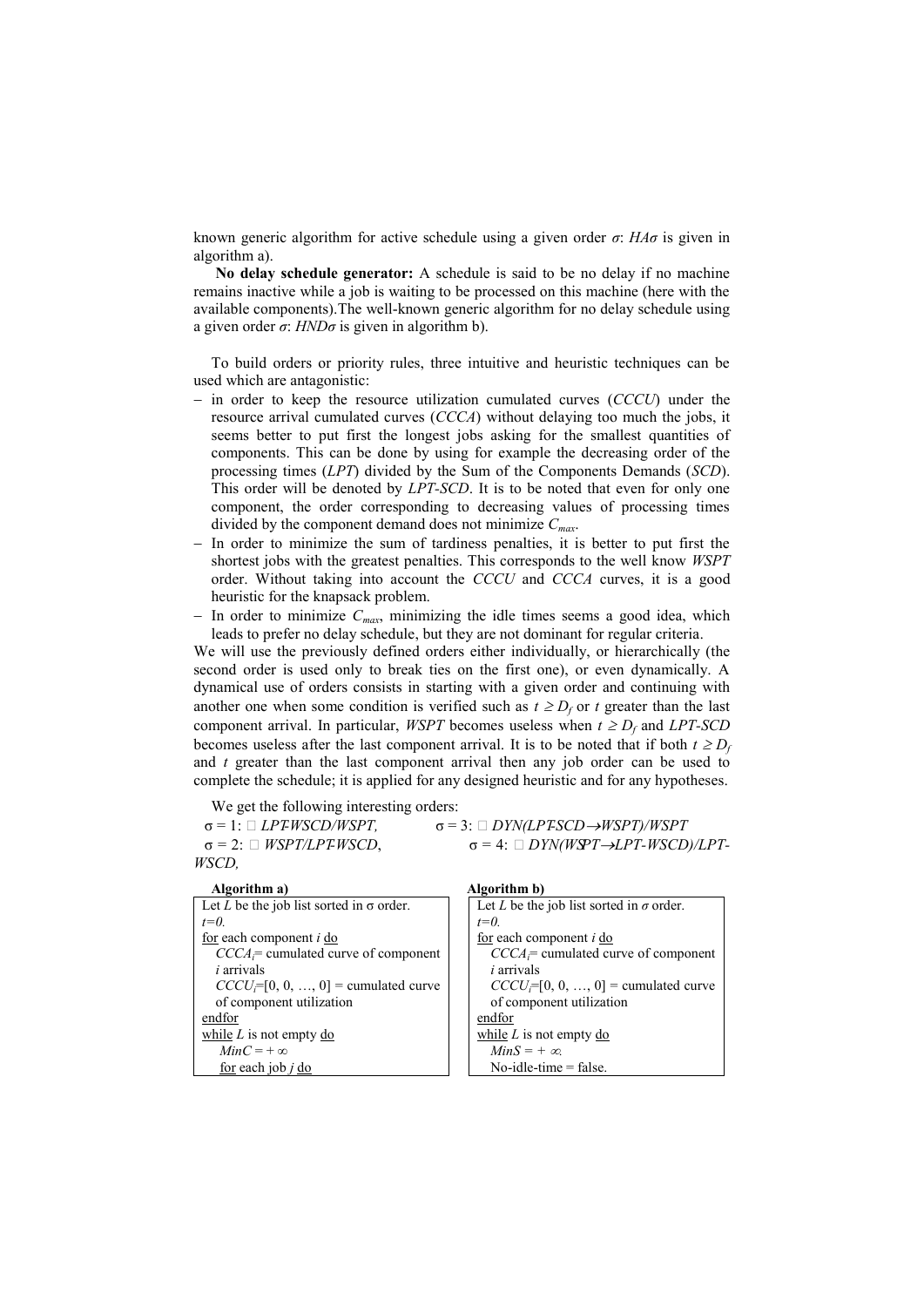

This provides us with at least 4 orders, which can be combined with the two presented generators in order to design 8 rapid approximation methods. While each method is rapid, we will apply the whole set of heuristics and call *HBEST* the global heuristic consisting in applying successively all the methods and keeping the best solution obtained for the considered criterion.

# **5 Lower Bounds**

#### **5.1 Lower bounds using "agreeable orders"**

#### **Hypotheses (A) and (B): lower bound for Cmax**

**Lemma 1:** When any job requires exactly the same number  $a_k$  of component for each component *k*, then *LPT* minimizes *Cmax*.

The proof is quite obvious by using a series of pairwise exchange on a schedule, which does not verify the order *LPT*. Under slightly different hypotheses: the component arrivals are uniform and continuous; this lemma was proposed by Xie J. 1997.

**Lemma 2:** If there exists only one component *o* and the processing times of all jobs are identical (equal to  $p$ ), then the increasing order *CC* of the component requirement minimizes *Cmax*.

The proof is quite identical to the proof of Lemma 1 by using pairwise exchanges on a schedule, which does not verify the order *CC*.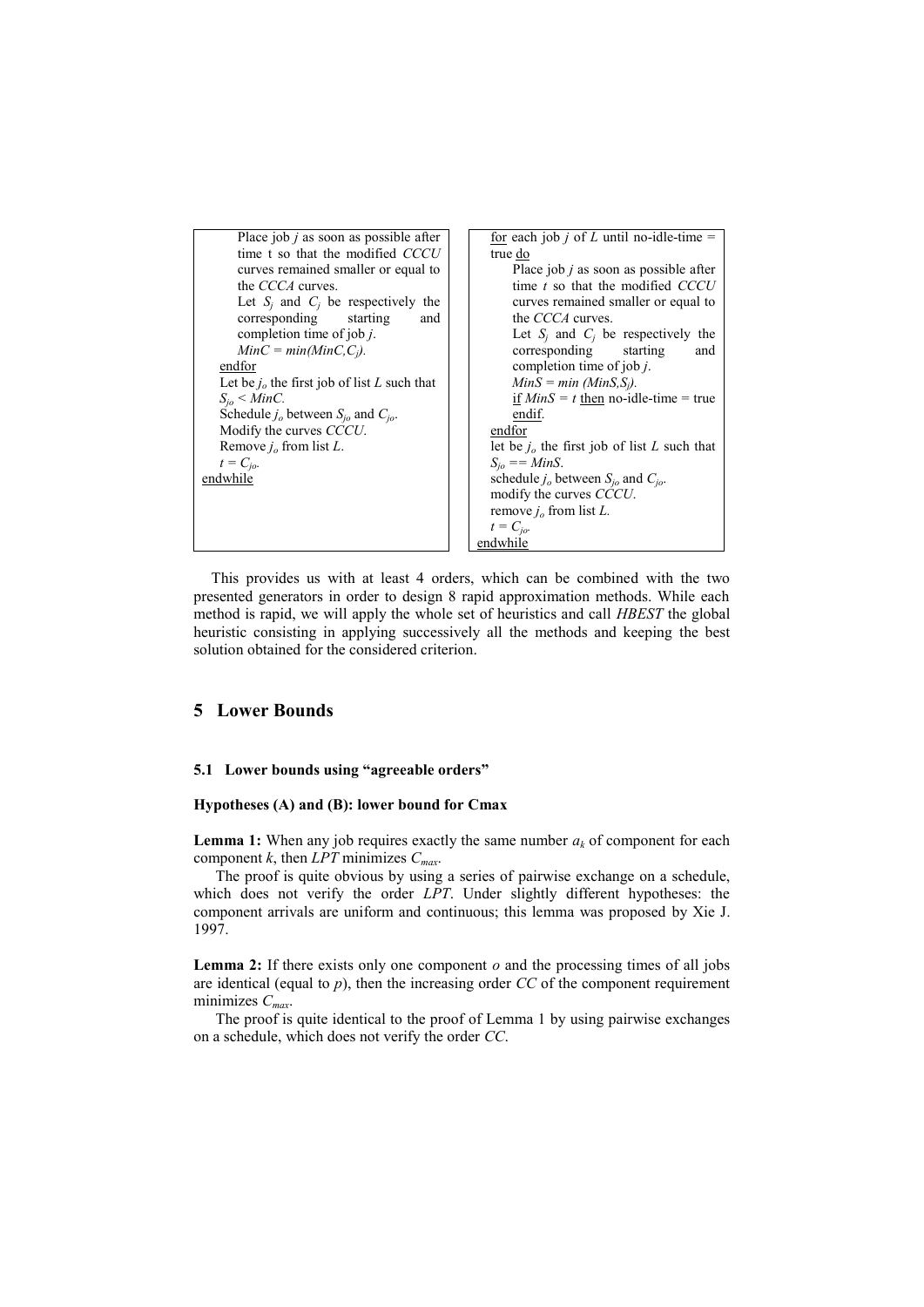Even if there is only one component *o*, for different processing times and component requirements, the increasing order of the component requirements divided by the processing times does not minimize the *Cmax*; in consequence we will use the usual technique called "agreeable orders" to get our lower bound.

If there are several components, we will use the technique of "agreeable orders" independently for each component. This will provide us a lower bound for each component and we will keep the maximal value obtained as the lower bound associated to "agreeable orders".

Considering only one component  $o$ , let be  $\Pi$  the problem studied in this paper and let  $\Pi'(o)$  a relaxation of the problem  $\Pi$  obtained as follows: the first job of  $\Pi'(o)$  gets the greatest processing time and the smallest component requirement, the second job of  $\Pi'(o)$  gets the greatest remaining processing time and the smallest remaining component requirements and so on until the last job. The jobs of  $\Pi'(o)$  are sorted simultaneously by decreasing values of processing times and increasing values of component requirements and the following Lemma 3 can be applied**.**

**Lemma 3:** If the decreasing order of processing times *LPT* is identical to the increasing order of component requirement *CC*, then the orders are "agreeable" and minimize the makespan *Cmax*.

This lemma is a consequence of lemmas 1 and 2. The solution of problem  $\Pi'(0)$ obtained by using lemma 3 provides us with a lower bound for *Cmax* of the initial problem .The maximum of the lower bounds obtained for *Cmax* by this technique for the whole set of components will be denoted by *LB|AGO|CT* (lower bound with agreeable orders for last job completion time).

#### **Hypothesis (B): lower bound for the weighted penalty sum of late jobs**

**Lemma 4:** For any interval [0, H], the sum of the included idle times contained in any schedule built by using the agreeable order of lemma 3 is a lower bound of the sum of the included idle times for any feasible schedule on the interval [0,H].

Lemma 4 is a consequence of lemma 3. Let  $UP/D_1 = D_1 - LB|AGO|IT(D_1)$  the difference between  $D_I$  (date of departure of the fixed delivery) and  $LB|AGO|IT(D_I)$ , the greatest lower bound of the idle times on  $[0, D<sub>l</sub>]$ , i.e. an upper bound of the sum of processing times, which can be put on  $[0, D<sub>1</sub>]$  by taking into account the component arrivals.

To get an upper bound of the weighted penalty sum of on time jobs, we must put on the interval  $[0,UP/D<sub>1</sub>]$  a subset of jobs, whose sum of processing times is smaller than  $UP/D<sub>l</sub>$  and sum of penalties  $w<sub>j</sub>$  is maximized. This problem is equivalent to a knapsack problem with only one constraint, in which the satisfaction values are the tardiness penalties, the weight values are the processing times and the capacity of the knapsack is equal to *UP/D1*. To get an upper bound for this knapsack problem, we use the improved upper bound proposed by Martello, S. and Toth, P. 1990. The lower bound of the weighted sum of tardy jobs denoted by *LB|AGOK|ST* (lower bound for sum of tardiness penalties using agreeable orders and Knapsack relaxations) is obtained by subtracting the obtained upper bound from the total sum of tardiness penalties.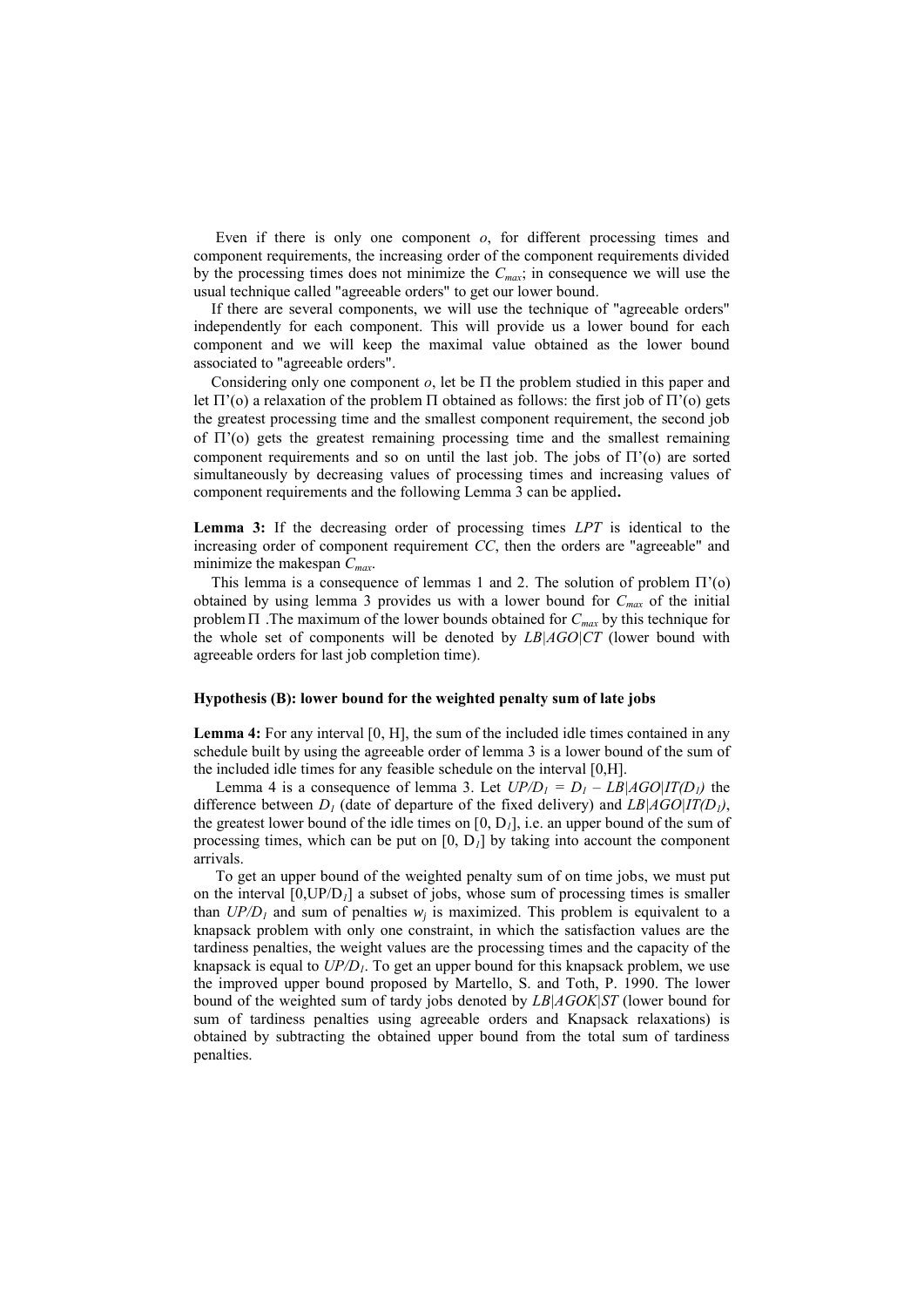#### **Hypothesis (C): lower bound for the weighted sum of completion times adjusted to delivery times**

The process used for hypothesis (B) can be easily extended to this hypothesis. First, we can compute the  $UP/D<sub>k</sub>$  corresponding to the upper bound of the available time on the interval  $[0, D_k]$  by deleting a lower bound of idle times from this interval. Second, we can compute *UP/SW<sup>k</sup>* , an upper bound of the sum of the penalty weight of the jobs which can be put on the interval  $[0, UP/D<sub>k</sub>]$  by using the upper bound proposed by Martello, S. and Toth, P. 1990. Finally,  $UPW_I = UP/SW_I$  is the penalty sum of jobs assumed to be delivered at date  $D_1$ ,  $UPW_2 = \{UP/SW_2 - UP/SW_1\}$  is the penalty sum of jobs assumed to be delivered at date  $D_2$ , ...,  $UPW_{k+1} = \{UP/SW_{k+1} - UP/SW_k\}$  is the penalty sum of jobs assumed to be delivered at date  $D_{k+1}$ , until any jobs are delivered at  $D_f$  or sooner. The lower bound of the weighted completion times adjusted to delivery times is equal to the sum of the  $UPW_kD_k$ . This lower bound is denoted by *LB|AGOK|CT*.

#### **5.2 Lower bounds using integer relaxations**

#### **Hypotheses (A) and (B): Relaxation using preemption and continuous consumption of components for** *Cmax*

A relaxation can be obtained by accepting job preemption and by assuming that the components are not required at the start of the jobs, but are uniformly and continuously consumed during the job execution. The obtained problem is a particular case of the problem considered by Cochand M. *et al.* 1989, which use linear programming to solve it. The authors used a two-phase procedure, but only the first phase is used here because getting a feasible solution for their problem is useless for computing our lower bound.

The time axis is divided into h periods:  $T^l$ ,  $T^2$ ...,  $T^h$ . The beginning and the end of each period correspond to events. An event is either an arrival of components and/or a departure of a delivery. No event occurs during one period. A linear program is used in which the variable *Xj,t* determines the time quantity of job *j* processed during period *t*. Two families of constraints are designed: the first family limits the sum of processing times associated to one period to the length of the period; the second one implies that the cumulated curves of component consumption are always smaller than the component arrivals. The objective is to minimize the makespan.

It is to be noted that, as in sub section 5.1, the length of each interval  $[0, T<sup>t</sup>]$  can be adjusted by taking into account a lower bound of the sum of idle times on this interval. This provides us with tighter constraints for the sum of processing times on each interval.

The lower bound for *Cmax* obtained by applying the method described below on this relaxed problem will be denoted by *LB|IT~IR|CT* (lower bound using idle times and integer relaxation for last job completion time). This lower bound dominates the lower bound *LB|AGO|CT* (because the sum of idle times can only increase if we add more constraints) and the lower bound *LB|IR|CT* in which the integer relaxation is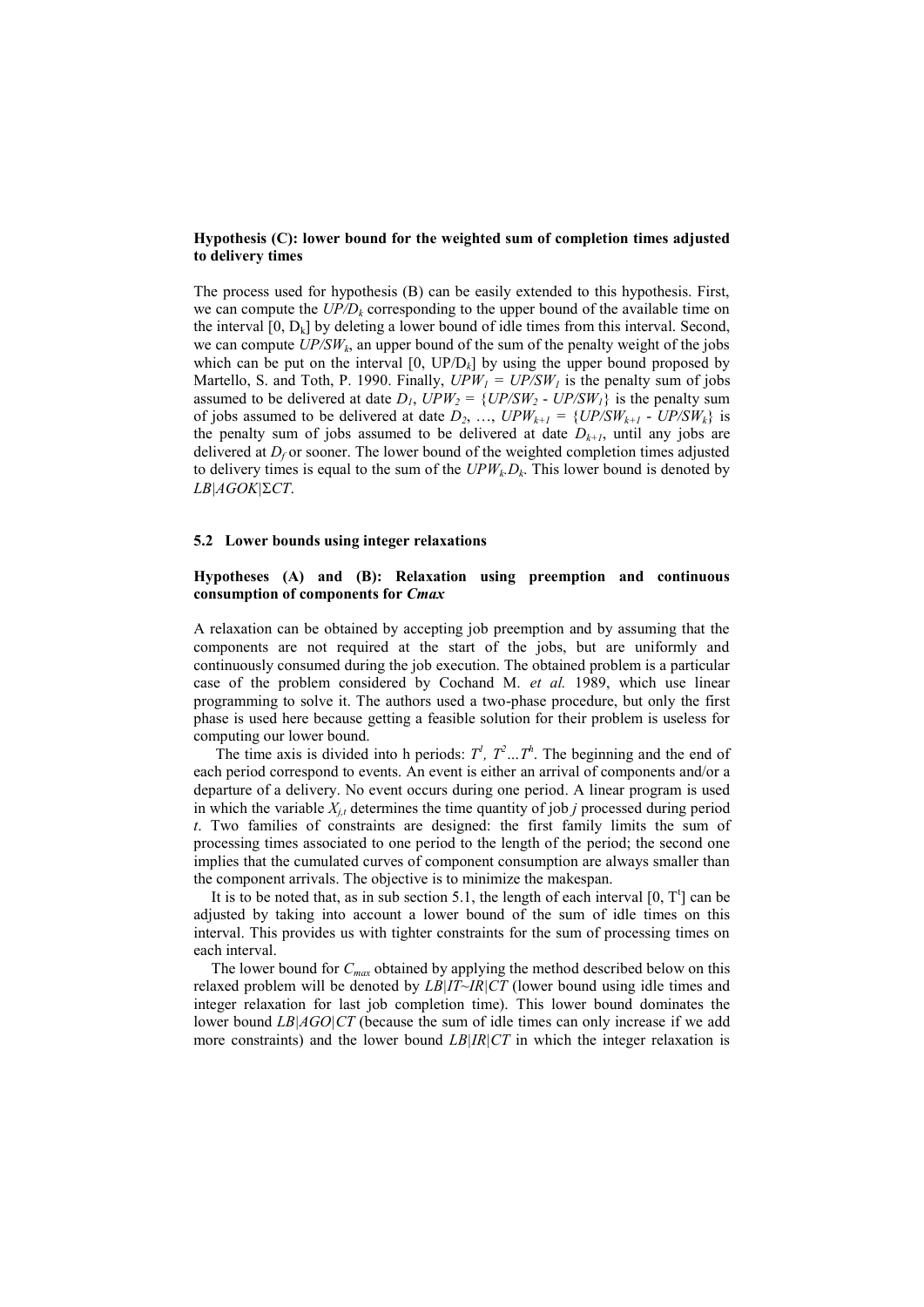used without taking into account the idle times obtained using agreeable orders without preemption.

#### **Hypotheses (B) and (C): Relaxation using preemption and continuous consumption of components for the weighted sum of penalties**

For hypothesis (B), we can use the same relaxation as for  $C_{max}$  by adapting the linear program in order to get an upper bound of the sum of on time job penalties. We have only to cut the horizon at time  $D<sub>I</sub>$  and to modify the objective function, which consists now in maximizing the penalties associated to the proportion of jobs scheduled on interval  $[0, UP/D<sub>1</sub>]$ . The constraints on the component arrivals are obviously kept. As previously, this upper bound for on time jobs is transformed in lower bound for late jobs.

Under hypotheses (C), we are in the general case in which events correspond to arrivals and/or to delivery departures. On one hand, the second family of constraints corresponding to the respect of the component arrivals and consumptions are similar to hypotheses (A) and (B). On the other hand, on each interval  $[0, D_k]$ , the sum of the processing times must be smaller than the usable time *UP/D<sup>k</sup>* . While in the criterion, the sum of the processing times included in the periods between  $D_{k-1}$  and  $D_k$  are multiplied by *D<sup>k</sup>* .

The lower bounds obtained with this relaxation are denoted by *LB|IT~IR|ST* and *LB|IT~IR|CT* (lower bound using idle times and integer relaxation for the sum of tardy job penalties or for the weighted sum of completion times adjusted to deliveries). It is to be noted that there are no domination between *LB|IT~IR|ST* and *LB|AGOK|ST* and between *LB|IT~IR|CT* and *LB|AGOK|CT* because the relaxations are complementary. In AGOK, the pre-emption is forbidden, but the association between the processing times and the penalties are modified to become agreeable. In IT~IR, the association between times and penalties is not modified while the pre-emption is authorized. In consequence, they can be better or worse depending on the considered instances.

### **6 Computational Experience**

For each generated instance, the horizon length can be estimated by using one of the upper bound of the *Cmax* value. We use two parameters to differentiate instance families. Dispersion of the component arrival dates is valuable for any hypotheses. Component arrivals can be dispersed over the time horizon (denoted by DA) or relatively grouped at the beginning of the horizon (denoted by RA). For hypothesis (B), a second parameter is defined: position of the on time delivery date  $D<sub>l</sub>$ . The on time delivery date is generated either at the middle of the horizon (denoted by MD) or at the third quarter of the horizon (denoted by GD). This gives us four sets of instances denoted by RA/GD, RA/MD, DA/GD and DA/MD. Each set of instances contains currently 20 instances ( $n = 10$  or 20 or 50 jobs). For hypotheses (A) and (C) we group families RA/GD (resp. DA/GD) and RA/MD (resp. DA/MD) in only one family of 40 instances RAD (resp. DAD).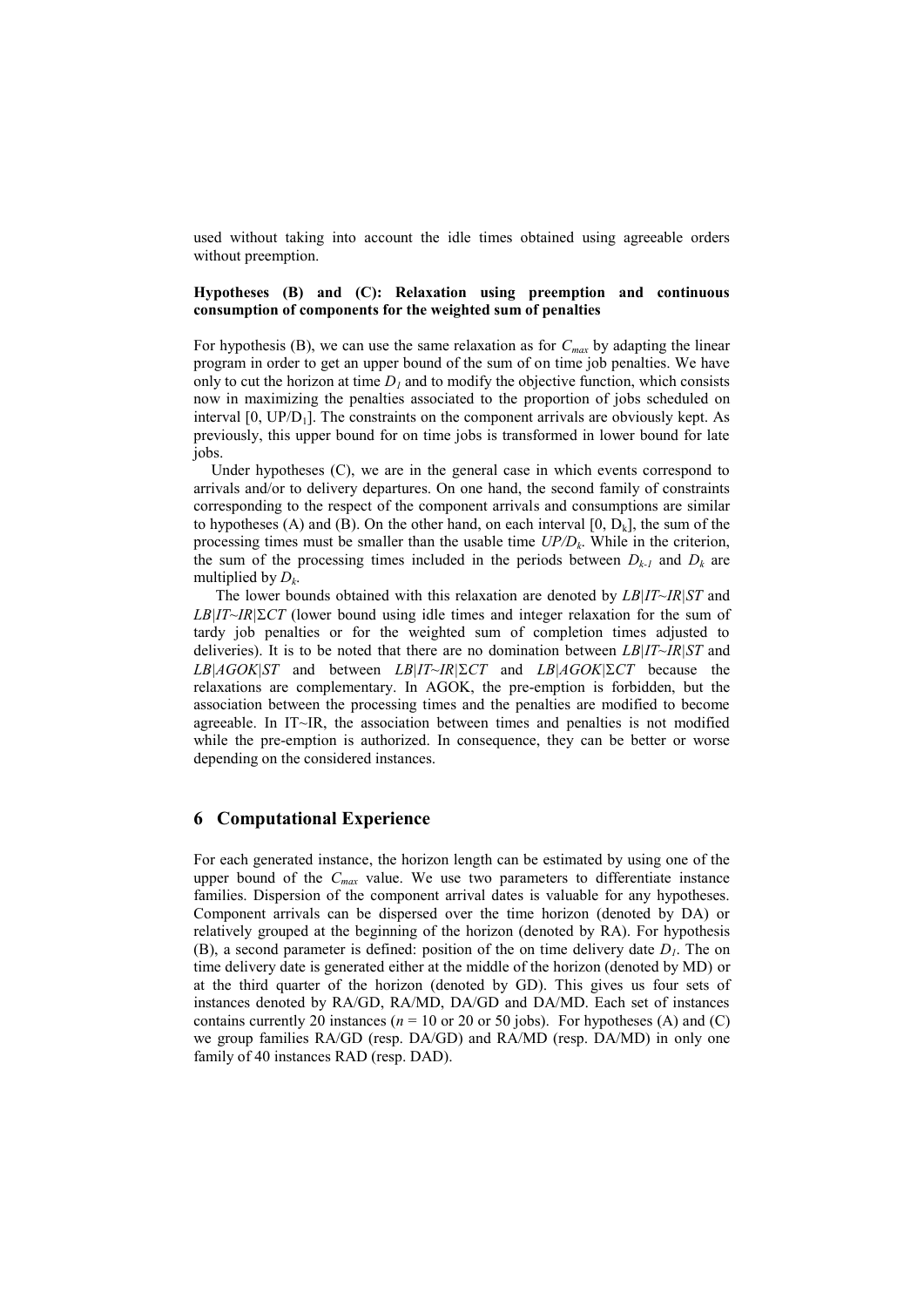The lower bounds for *Cmax* (CT) and for the Weighted Sum of Tardiness (ST): 1 +  $\Sigma w_i \hat{u}_i$  are compared in Table 2. The performance is given in each column which contains the average error percentage (difference between the best lower bound and the current lower bound divided by the current lower bound and multiplied by 100).

**Table 2.** Makespan and Sum of Tardiness lower bounds comparison.

|       | LBIAGOICT | <b>LBIRICT</b> | LB IT~IR CT | LBIAGOKIST | LB IT~IR ST |
|-------|-----------|----------------|-------------|------------|-------------|
| RA/GD |           |                |             | 1.68       | 2.07        |
| RA/MD | 0.35      | 0.03           |             | 0.31       | 0.87        |
| DA/GD | 5.35      |                |             | 30.1       | 0.03        |
| DA/MD |           |                |             | 15.5       | 0.07        |

In Table 2, for all instance sets, we can see that LB|IT~IR is always the best *Cmax* lower bound followed by LB|IR and finally LB|AGO. We can observe that for ST, LB|AGOK is slightly better for regrouped arrivals, while LB|IT~IR is considerably better for dispersed arrivals. The CPU times remain always relatively small. The integer relaxation CPU times  $(\sim 0.1 \text{ second})$  are only about three times greater than the other lower bounds.

In Table 3 we compare the approximation approaches with the lower bounds. The column GAP corresponds to the average error percentages between the best upper bound and the best lower bound associated to each instance. The performances are given separately for three criteria: CT, ST and ST\*CT corresponding to hypotheses (B). The column BEST H contains the percentage of times a rapid approximation approach provides the best found value for (B). Only the name of the three best heuristic (HND $\sigma$  or HA $\sigma$ , as defined in section 4) is given with the corresponding percentage.

**Table 3.** Upper and lower bounds comparison for *Cmax* and the sum of weighted tardiness

|       | GAP CT | GAP ST | GAP(B) |                         | <b>BEST H</b>           |                         |
|-------|--------|--------|--------|-------------------------|-------------------------|-------------------------|
| RA/GD |        | 15.2   | 16.2   | HND <sub>2</sub> (27.9) | HND <sub>4</sub> (27.9) | HND <sub>3</sub> (14.2) |
| RA/MD | 0.84   | 9.18   | 10.9   | HND <sub>2</sub> (32.5) | HND <sub>4</sub> (32.5) | HA <sub>2</sub> (17.5)  |
| DA/GD |        | 31.8   | 39.5   | $HA_1(15)$              | $HA_3(15)$              | HND <sub>3</sub> (13.8) |
| DA/MD | 3.71   | 14.1   | 20.6   | $HA_4(22.5)$            | HND <sub>2</sub> (20)   | HND <sub>4</sub> (20)   |
|       |        |        |        |                         |                         |                         |

For hypothesis (C) the comparison between the two lower bounds for the sum of weighted completions times is presented in Table 4. The performance is given in each column which contains the average error percentage. In average, LB|IT~IR is better for dispersed and for regrouped arrivals. LB|IT~IR computational times ( $\sim 0.1$ ) second) are six times more expensive than LB|AGOK in average.

**Table 4.** Sum of weighted completion times (ΣCT) lower bounds comparison.

|            | LB AGOK  $\Sigma$ CT | LB IT~IR  $\Sigma$ CT |
|------------|----------------------|-----------------------|
| R A D      | 0.73                 | 0.51                  |
| <b>DAD</b> | 169                  | 0.04                  |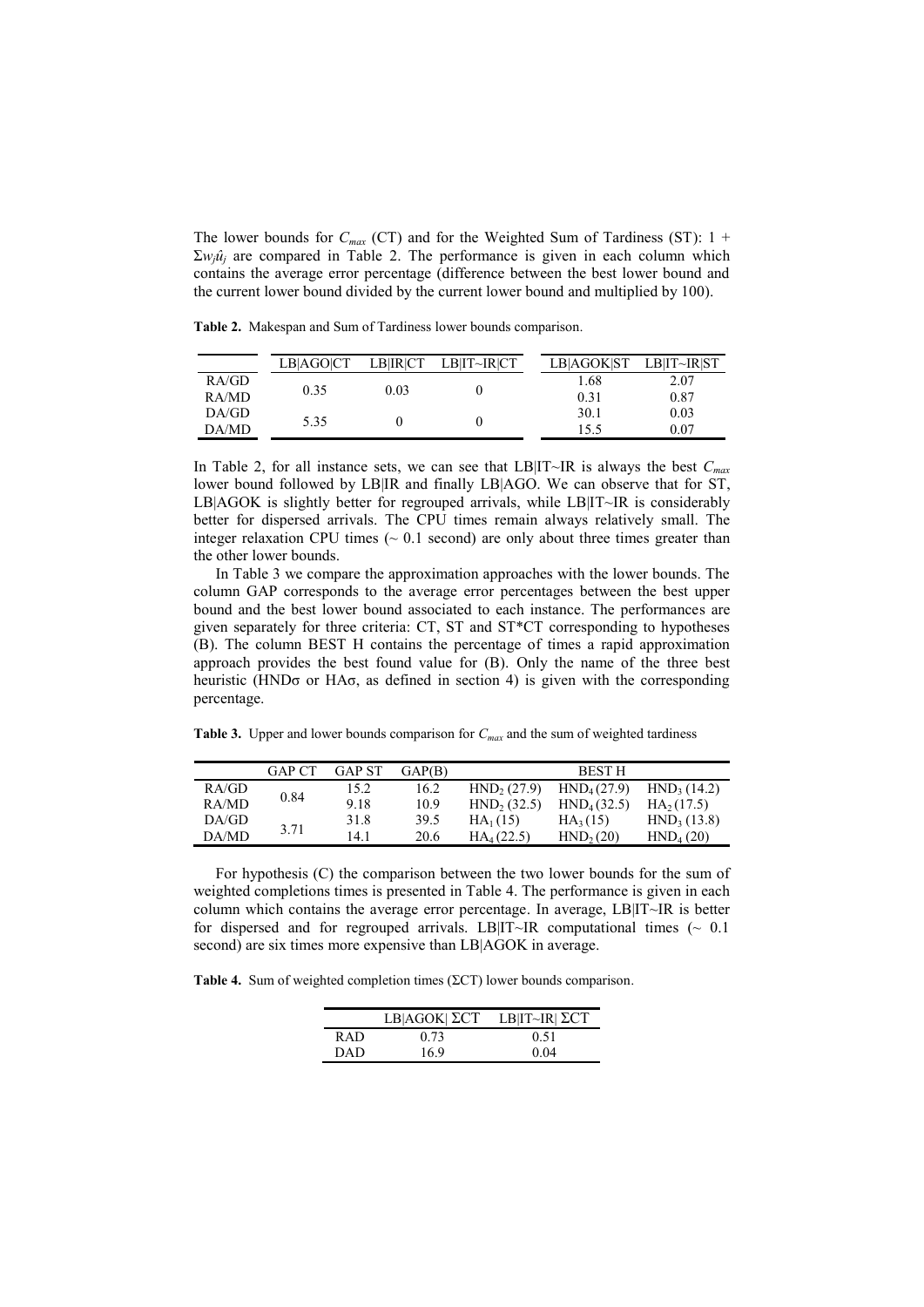As in Table 3, in Table 5 we compare the approximation approaches with the lower bounds for hypothesis (C). The performance is given for the sum of weighted completion times. The three best heuristics are given in column BEST H with the corresponding percentages.

**Table 5.** Upper and lower bounds comparison for the sum of weighted completion times

|       | $GAP$ $\Sigma$ CT |                       | <b>BEST H</b>         |                            |
|-------|-------------------|-----------------------|-----------------------|----------------------------|
| R AD. | 6.87              | HND <sub>2</sub> (30) | HND <sub>4</sub> (30) | $HA$ <sub>2</sub> $(21.3)$ |
| DAD   | 15.3              | $HA_2(24.4)$          | $HA_4(24.4)$          | HND <sub>2</sub> (13.5)    |

The evaluation of the performances of the approximation approaches compared with the lower bounds shows that the GAPs for the weighted tardiness (B) and weighted completion times (C), even by taking into account the resource constraints, using upper bounds of the idle times on intervals  $[0, D_k]$ , remain quite large. Two ways can decrease them, either to design even better lower bounds or to improve the approximation methods. The last one is certainly easier.

We implemented a branch and bound approach by using the elements introduced, some dominance properties and a classic branching scheme. In order to locate the optimal solution (OPT) in the interval [LB, UB], for each criterion, for each instance, we computed  $\lambda_{LB} = 100*(OPT-LB)/(UB-LB)$  and  $\lambda_{UB} = 100*(UB-OPT)/(UB-LB)$ . Preliminary results show that, in average, for the three criteria, the optimal solution is closer to the best upper bound than to the best lower bound, independently of the instance family. For (A), average  $\lambda_{LB} = 54.4\%$ . It is equal to 70.1% for (B) and to 76.4% for (C). We cannot give more detail of this work because of the limited space.

# **7 Conclusion and Future Work**

We propose in this paper some new scheduling problems arising in the framework of supply chain nodes such as logistic platforms. It crosses two families of known scheduling problems that have not been studied conjointly, families with consumable resource arrivals and families with fixed dates for deliveries and even potentially a last flexible delivery date. We consider both maximal completion time and weighted sum of completion times criteria.

We present various lower bounds for the criteria and rapid approximation approaches to get upper bounds. These bounds are evaluated by a first set of experiments. It is to be noted that another bound was designed for the makespan criterion. The corresponding relaxation assumed that the arrivals are continuous and uniform over time. A polynomial algorithm proposed by Toker A. *et al.* 1991 for only one component and by Xie J. 1997 for several components is able to solve the obtained relaxed problem and consists in solving a two-machine flow shop problem with Johnson algorithm. Nevertheless, we do not present the corresponding experiments here because this lower bound is always the worst compared with the bounds presented in the paper.